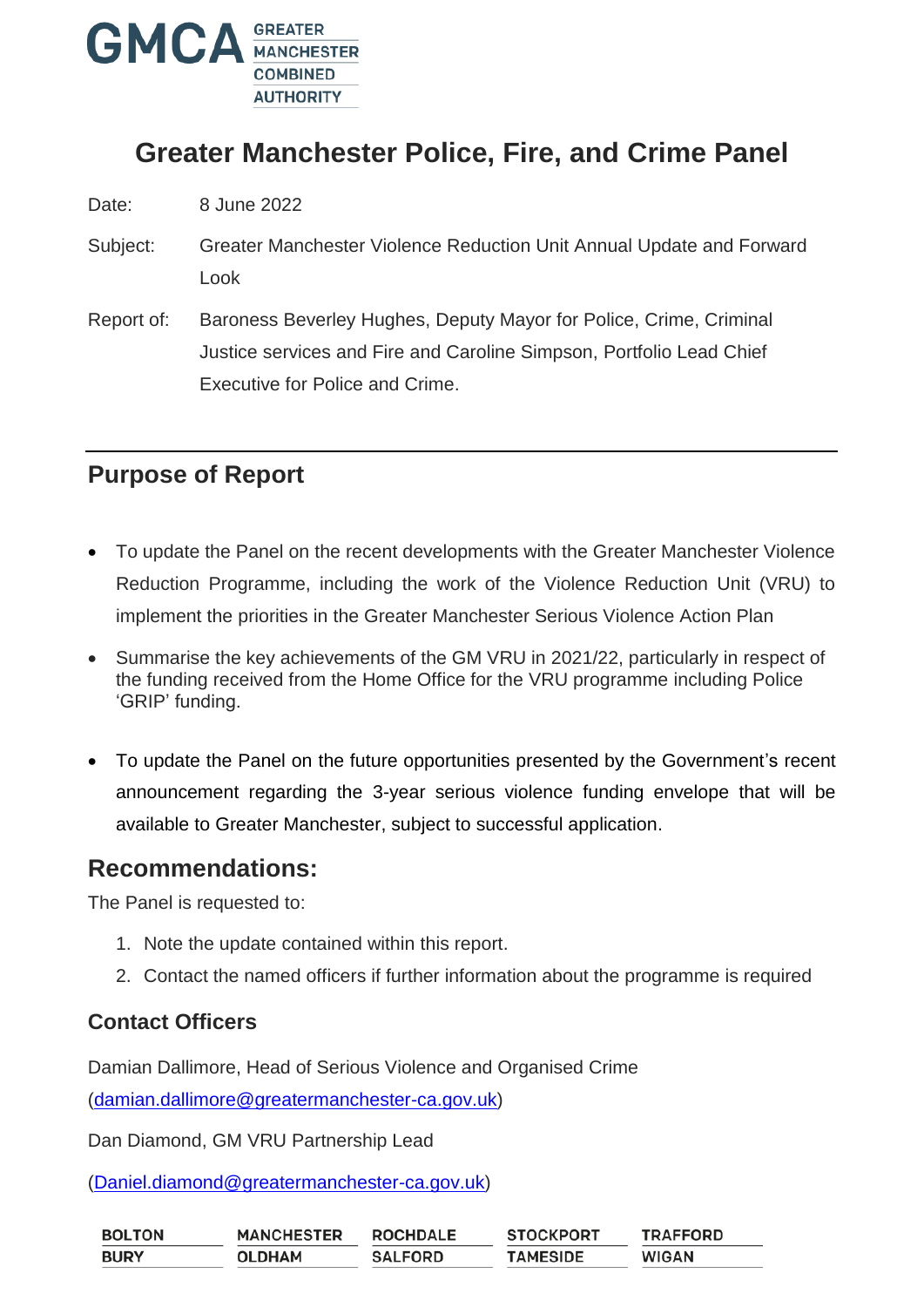# **1. Introduction/Executive Summary**

- 1.1 Formed in the summer of 2019, the Greater Manchester Violence Reduction Unit is now a fully established multi-agency team which functions across a broad interdisciplinary programme of work, and since the removal of pandemic related social restrictions, the team has been able to experience the full benefits of colocation at GMCA Headquarters.
- 1.2 Whilst the task of violence reduction across the city-region has been met with a number of complex challenges, as it has faced the realities of a global pandemic, it is hoped that this report will demonstrate, that encouraging progress has been made and that Panel Members will feel reassured by the detail set out in this overview.
- 1.3 As with any multi-agency partnership, it is essential to invest in and build strong and productive relationships and whilst the VRU has evolved into a stable and vibrant team, it has been vital to connect and influence the wider partnership in the same manner. Therefore, the VRU has worked hard to establish and maintain a network of practice through a number of channels and opportunities. Successive events at the start of 2022 which culminated in the loss of four young people to knife related violence only serve as a powerful reminder of the significant task that lies ahead, underscoring the need to work together more effectively and purposefully in partnership.
- 1.4 As often stated, the global pandemic was an unforeseen development which severely impacted public service delivery, but it also forced people to work differently and the VRU was able to extend its reach quite effectively across GM by the use of online technology. Even at the height of lockdown, in addition to the routine strategic and operational governance meetings the VRU established a series of learning and development events which were attended by a breadth of GM organisations and agencies. It is upon this initial investment of communication and engagement that the programme was able to build and is now performing an essential role alongside both statutory bodies and community groups.
- 1.5 For a more fulsome overview of the violence reduction programme, the VRU recently published its 2021/2022 [Annual Report](https://view.officeapps.live.com/op/view.aspx?src=https%3A%2F%2Fgmvru.co.uk%2Fwp-content%2Fuploads%2F2022%2F05%2FVRU-Annual-Report-2021-22-FINAL.docx&wdOrigin=BROWSELINK) (Appendix 1) which provides a detailed summary of the resources and interventions implemented to help prevent and reduce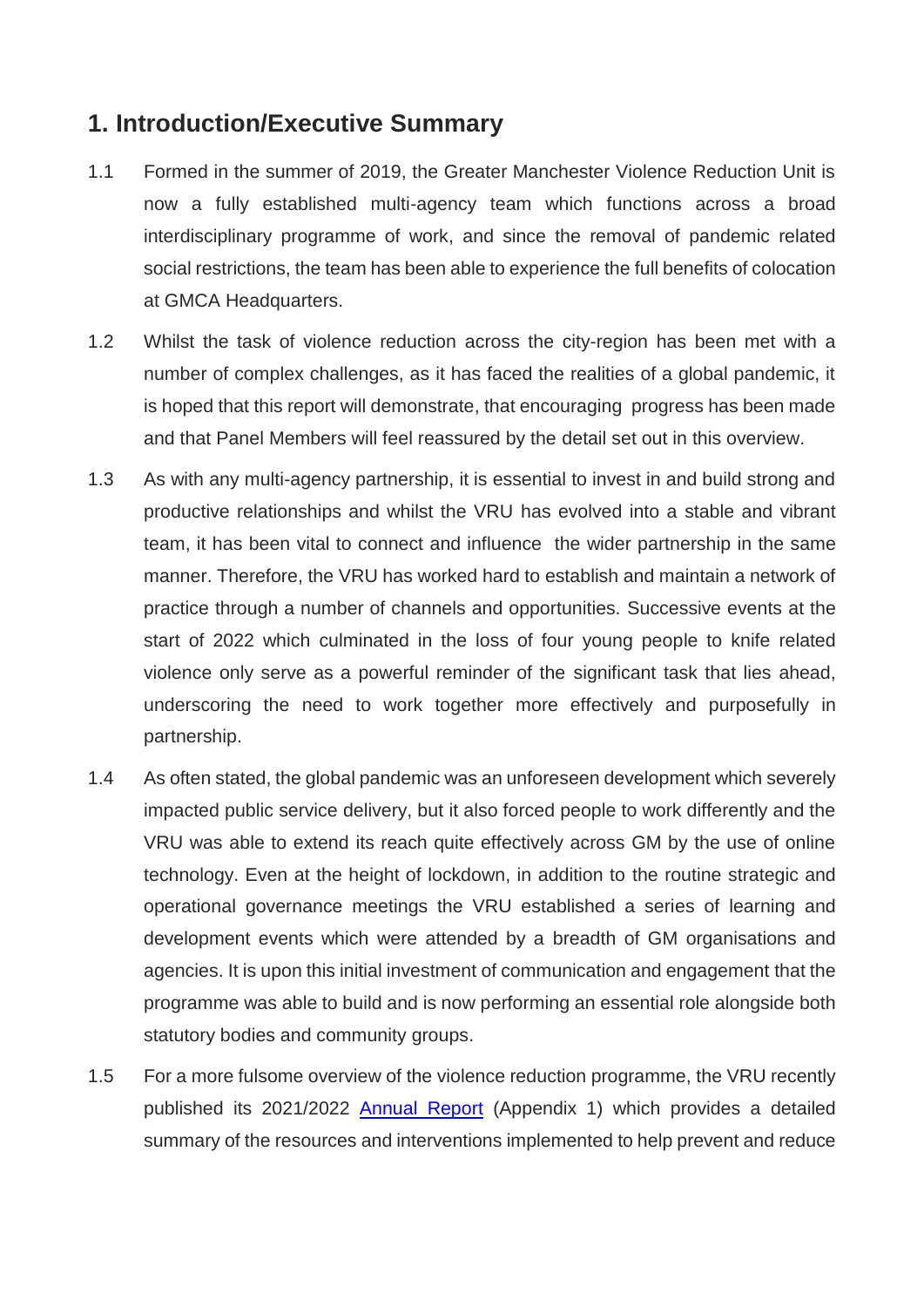the impact of serious violence in our city-region at a regional, local, and place-based level.

- 1.6 One of the VRU's flagship interventions is the Community-led Programme which has gone from strength to strength in the last year, and the VRU is very proud of the work that has been developed with Bolton CVS, 10GM and our voluntary sector partners across the city-region. The grassroots alliances that have been developed particularly in Manchester, Salford and Bolton have reached thousands of residents, including many children and young people deemed to be at risk of being affected by violence.
- 1.7 The Government has announced that Greater Manchester will be eligible (following successful application) to receive a multi-year financial settlement, which means that over the next three years the VRU will receive £5,863,803 in 2022/23, £4,388,080 in 2023/24, and £4,341,877 in 2024/25. There is a requirement for a level of matchfunding built into the three-year period and we are expected to commit at least 20% of our budget to interventions with a 'high impact' rating as defined by the [Youth](https://youthendowmentfund.org.uk/toolkit/)  [Endowment Fund Toolkit.](https://youthendowmentfund.org.uk/toolkit/)



# **2. The VRU's approach**

Figure 1: VRU Overview

2.1 Figure 1 provides a streamlined overview of the VRU and its core principles, an important one of which is being community-led in its endeavour to tackling violence, particularly in areas most affected by these issues and where inequality is most stark. The overall GM programme is broken down into several delivery stands, which are a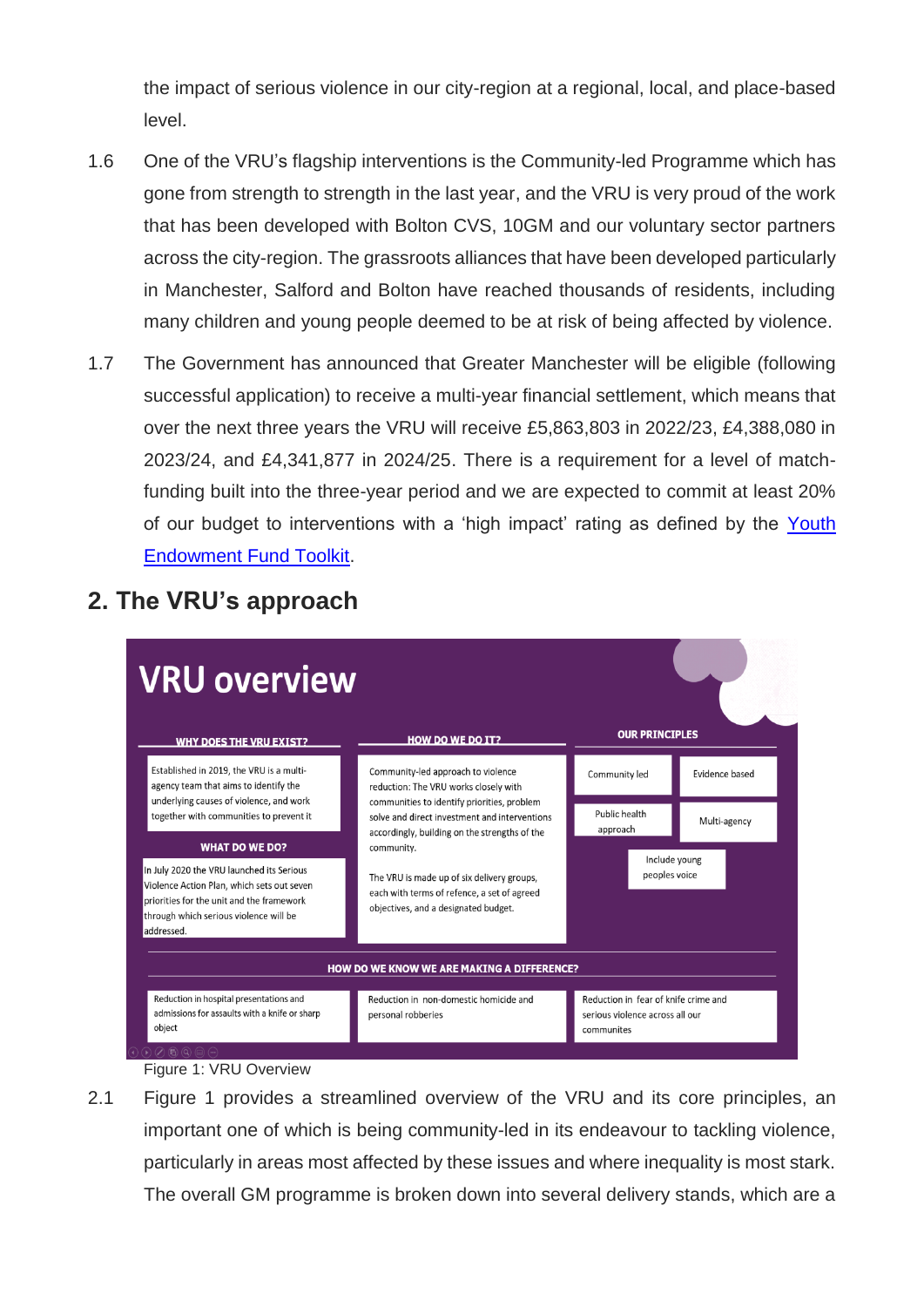reflection of the seven priorities set out in the [Serious Violence Action Plan](https://www.greatermanchester-ca.gov.uk/media/4811/gm_violence_reduction_plan_final_amends_final_accessible.pdf) and the framework through which serious violence is being addressed.

- 2.2 There are six thematic delivery groups, which provide leadership and partnership coordination in relation to the priorities, each are overseen by VRU subject leads. Not all the seven commitments have a separate strand, because several are cross cutting themes, for example, the work to address the needs of victims should be evidenced throughout the delivery model and not confined to a single strand of delivery. The Victims' Lead attends most delivery groups and ensures good representation is achieved regarding victim-related issues.
- 2.3 The VRU has nurtured a productive relationship with each of the ten GM Local Authorities and a significant proportion of the VRU financial resource has been devolved to the ten GM Community Safety Partnerships (CSPs) in order to commission services on a local level which are aligned to priorities identified within the VRU's Strategic Needs Assessment (SNA). As a direct result of VRU funding, CSPs have engaged with 33,108 young people, 80 families, and provided trauma and ACEs training (adverse childhood experiences) to 500 plus staff throughout 2021/2022. This, in-turn, has enabled the VRU to extend its reach into local partnerships and communities, to socialise and embed the core principles of the programme with many of its partners.
- 2.4 Moving into a new phase of funding, especially with a multi-year settlement, it is recognised that this presents an important opportunity to further improve and develop the work to reduce violence in GM. In view of this, the VRU is committed to strengthening its relationships with key partners, particularly in Health, Children's Services and Local Authorities, and to ensure that the programme supports and complements other strategic priorities both at regional and local levels.
- 2.5 Moreover, in the aftermath of each of the four tragic murders of young people involving other young people , the VRU has fully engaged with each district to provide support and advice, which has included a range of interventions from different parts of the VRU programme, from our hospital based 'Navigator Programme' which involves on-site youth workers who provide support and advice to young victims of violence to targeted policing and youth work provision etc, all of which has been positively received.
- 2.6 The VRU also launched the [#SpeakingOutCouldSaveALife](https://www.youtube.com/watch?v=AI3DvbmiZtg) campaign which is designed to encourage young people, parents, and teachers to speak out if they are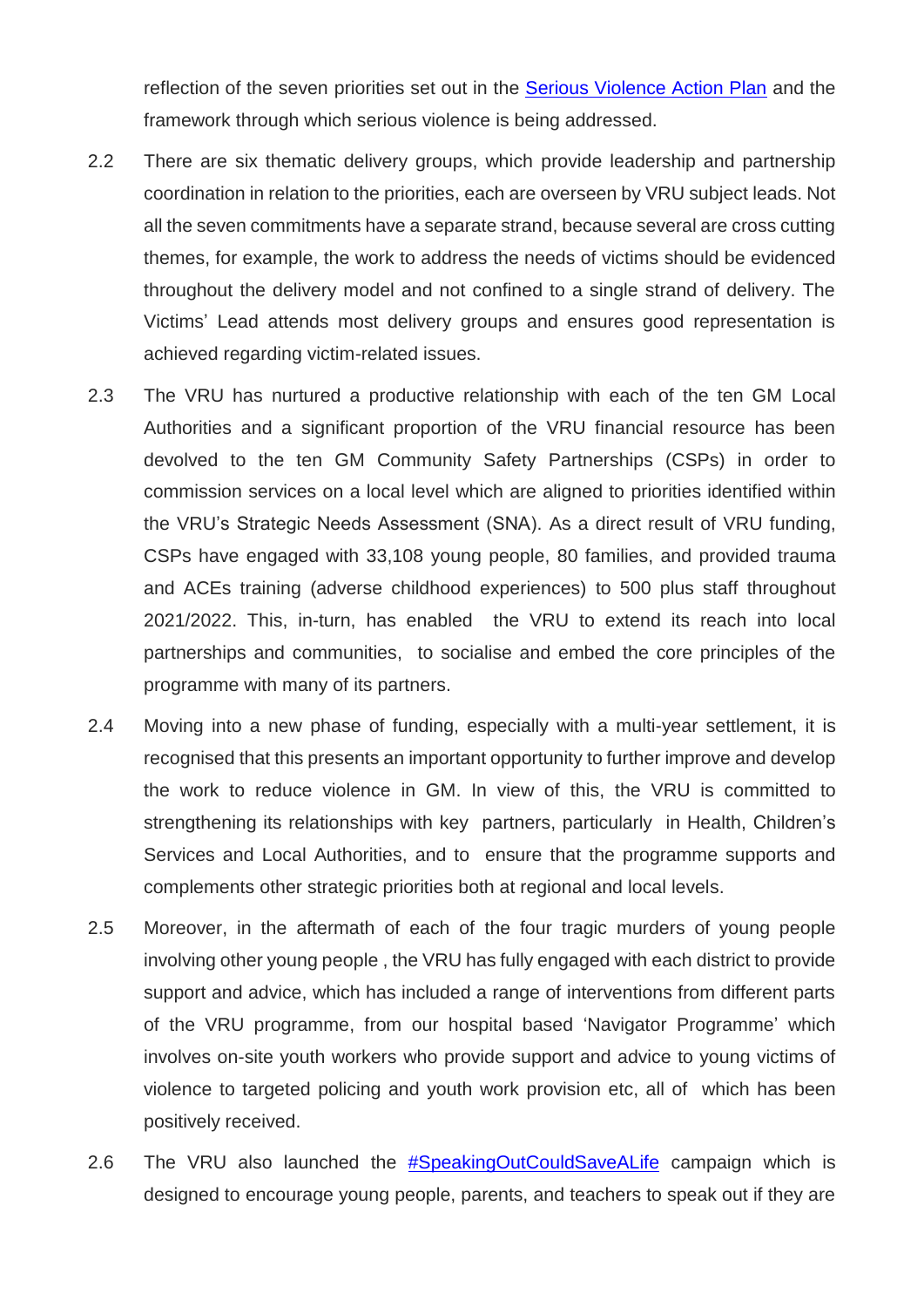concerned about a young person. To April 2022, over 460,000 people have viewed the video clips which include the testimonials and advice of a Head Teacher, a young person and two community out-reach and support workers.

2.7 The Mayor and Deputy Mayor also committed to hosting a VRU Community Roundtable Event which took place on 1 April 2022 and was Chaired by the retired NW Director of Prosecutions, Nazir Afzal. In attendance was the Mayor, Deputy Mayor, Chief and Deputy Chief Constable for GMP, Portfolio Lead Chief Executive for Police and Crime, and a broad representation of community organisations, campaigners and activist's from across GM. The event was well received, and was both constructive and informative, with a commitment for a further event being planned later this year.

#### 2.8 Police Home Office GRIP Funding

In addition to the Home Office funds made available to the VRU, there is a dedicated resourced for police related activity which takes on a more operational response to ongoing day to day emerging threats of violence. The police managed GRIP elements of the VRU are moving forward to a more sustainable problem orientated policing method. Police districts are currently submitting funding applications backed by data illustrating violence hot spot locations. As well as the data aspect, the applications include a clearly defined response to the issues driving crime in each individual hot spot. The police element of the VRU is also in the process of uplifting their establishment to include officers, support officers and an analyst who will become violence problem solving experts, advising policing districts and capable of deploying to hot spots or areas in the aftermath of a serious incident to support local police.

### **3. Data Sharing and Strategic Needs Assessment**

3.1 The work of the VRU is evidence led, and the VRU has a well-developed Serious Violence Data Dashboard which allows registered users to display the data by time, person, and place, as well as download the (anonymised) underlying data to conduct their own analysis. The dashboard data includes A&E attendances for assault, hospital admissions due to violence, ambulance calls out for assault and weapon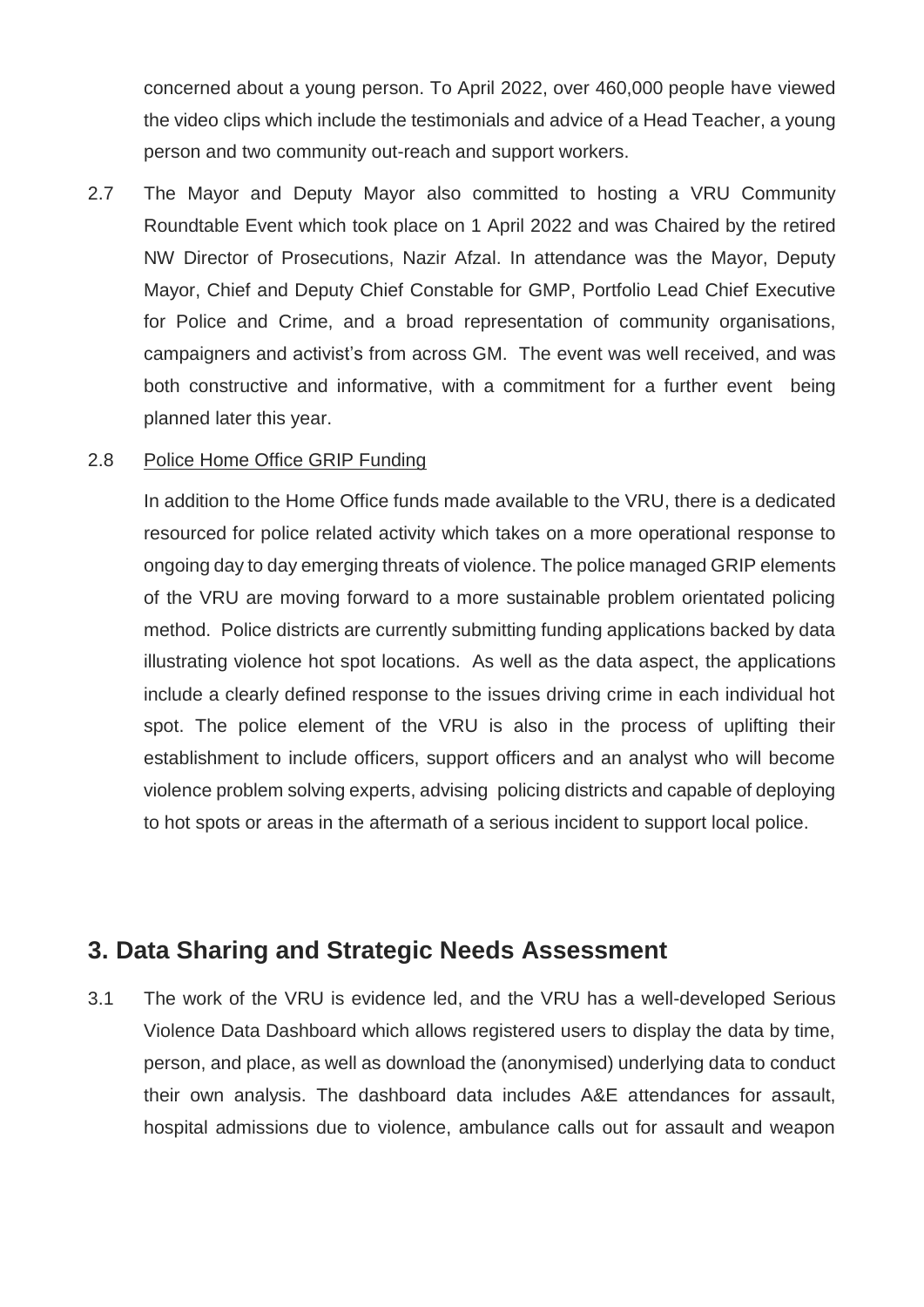related injuries from the Northwest Ambulance Service (NWAS), and police recorded violent crime from Greater Manchester Police (GMP).

- 3.2 The VRU ensures that our work is targeted to places of need and continually strives to make certain that partners have access to the data and understand how to use it. In Summer 2021, the VRU conducted the 'Summer Violence Suppression Project' which involved the VRU team working with CSP partnerships, including the police and providing them with a unique data product to help focus and target resources in areas of highest demand. The product was generated from the GM Violence Dashboard, mentioned above to develop a snapshot of where and when violence is taking place. This enables a better-informed partnership response to so-called 'hotspots' where there is a higher prevalence of violence.
- 3.3 From the outset the VRU was required to produce a Strategic Needs Assessment, which is updated and refreshed annually. The year ending 2021 report contained several recommendations that have since been delivered by the VRU. This included:
- 3.3.1 The implementation of the Navigators project and ongoing research in relation to the cohort.
- 3.3.2 GMVRU is now a key partner in the implementation and delivery of multi-agency trauma-informed training, as well as ensuring interventions are trauma-informed.
- 3.3.3 Interventions that work on the deeper drivers of violence, including perceptions of gender roles and cultures of violence acceptability. These are being tackled through interventions such as the VRU's communications campaigns but also the Mentors in Violence Programme (MVP). The MVP is a peer-led leadership and bystander programme which offers excellent opportunities to discuss a range of current social issues within an educational framework where positive relationships, and health and wellbeing are key.
- 3.3.4 Young people should be central to the formation of interventions, which has been particularly the case in the development of the "I am Greater" campaign, as well as the Community-led Programmes which have consistently involved young people in all co-design and co-production sessions.
- 3.3.5 The Community-led Programmes alliance model, which is a partnership of local Voluntary Community and Social Enterprise (VCSE) organisations, including grassroots providers, has ensured these groups are leading the work. This model has also allowed the increased use of grassroots providers at tertiary intervention level after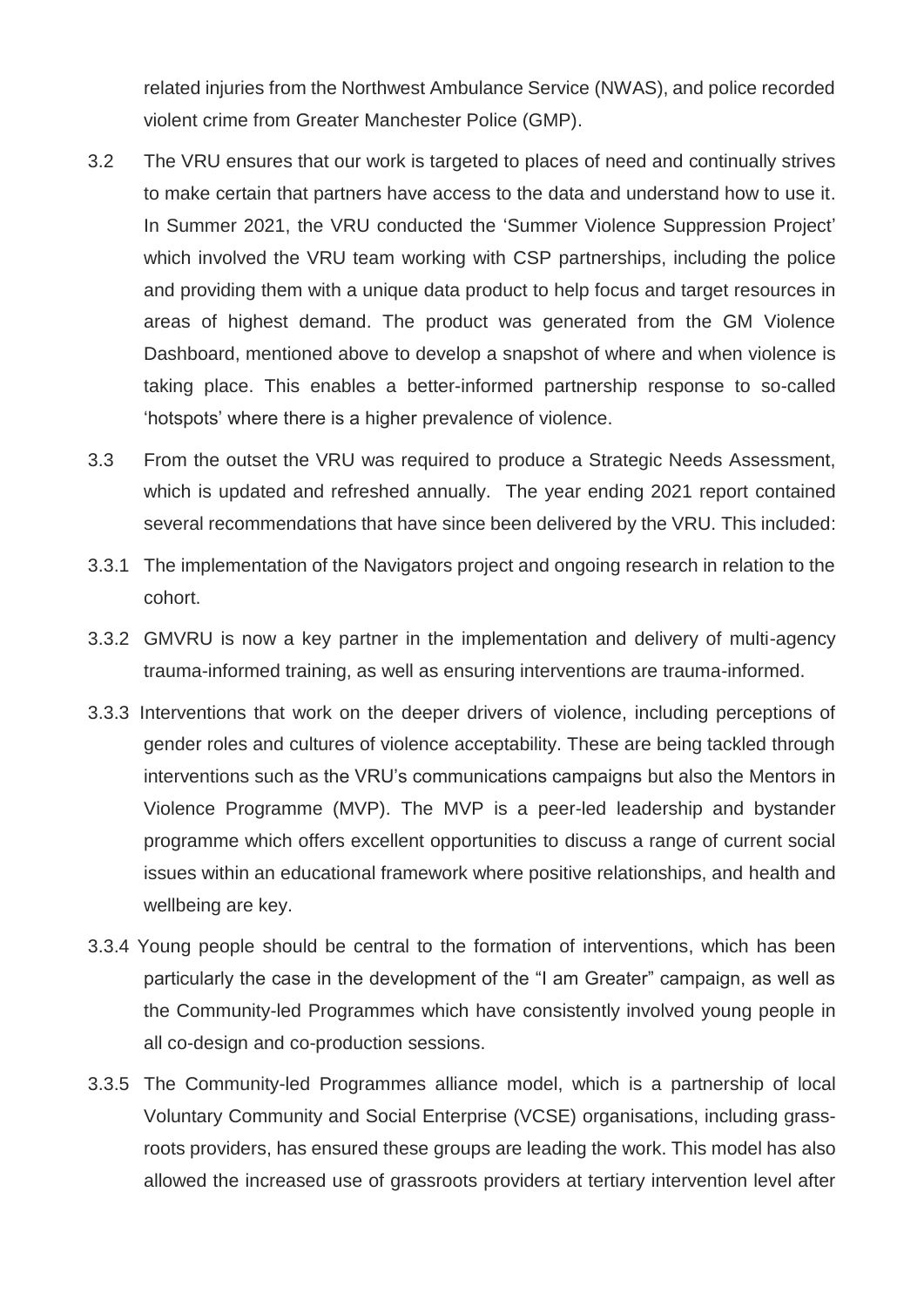serious incidents of violence, and often take place in the form of a bespoke and sensitive response to community trauma.

- 3.4 Following the resumption of routine life without COVID-19 related restrictions, the VRU is starting to be able to demonstrate impact of the programme on longer term trends in violence, as well as the system and workforce changes of the VRU's multiagency approach.
- 3.5 Building upon the previous SNA, the latest refresh (March 2022) has provided an opportunity to collate our data (both qualitative and quantitative) into one place, and examine temporal, geographical and demographic trends to inform commissioning and priorities going forward. The recommendations are outlined below:
- 3.5.1 Support early years work with early investment and work at a younger age
- 3.5.2 Provide more information and support for parents/carers when they have concerns about their child's involvement in violence.
- 3.5.3 Continue Navigator-style approaches and specialist youth work. These roles should be part of the multi-disciplinary community response and have a key role to play in helping young people engage with wider services.
- 3.5.4 Community-led delivery Programmes have demonstrated the benefits for local areas of working in alliances, where community organisations in an area share expertise, work together to apply for funding, coordinate activities, and link to statutory services.
- 3.5.5 Further develop the StreetGames community sport audit and analysis tool as an evidence-based approach to delivering the GMVRU vision for the role of community sport.
- 3.5.6 Ensure GMVRU and partners' communications and interventions are based on positive messaging about young people's futures rather than a singular focus on negative consequences of violence and associated imagery. Research has indicated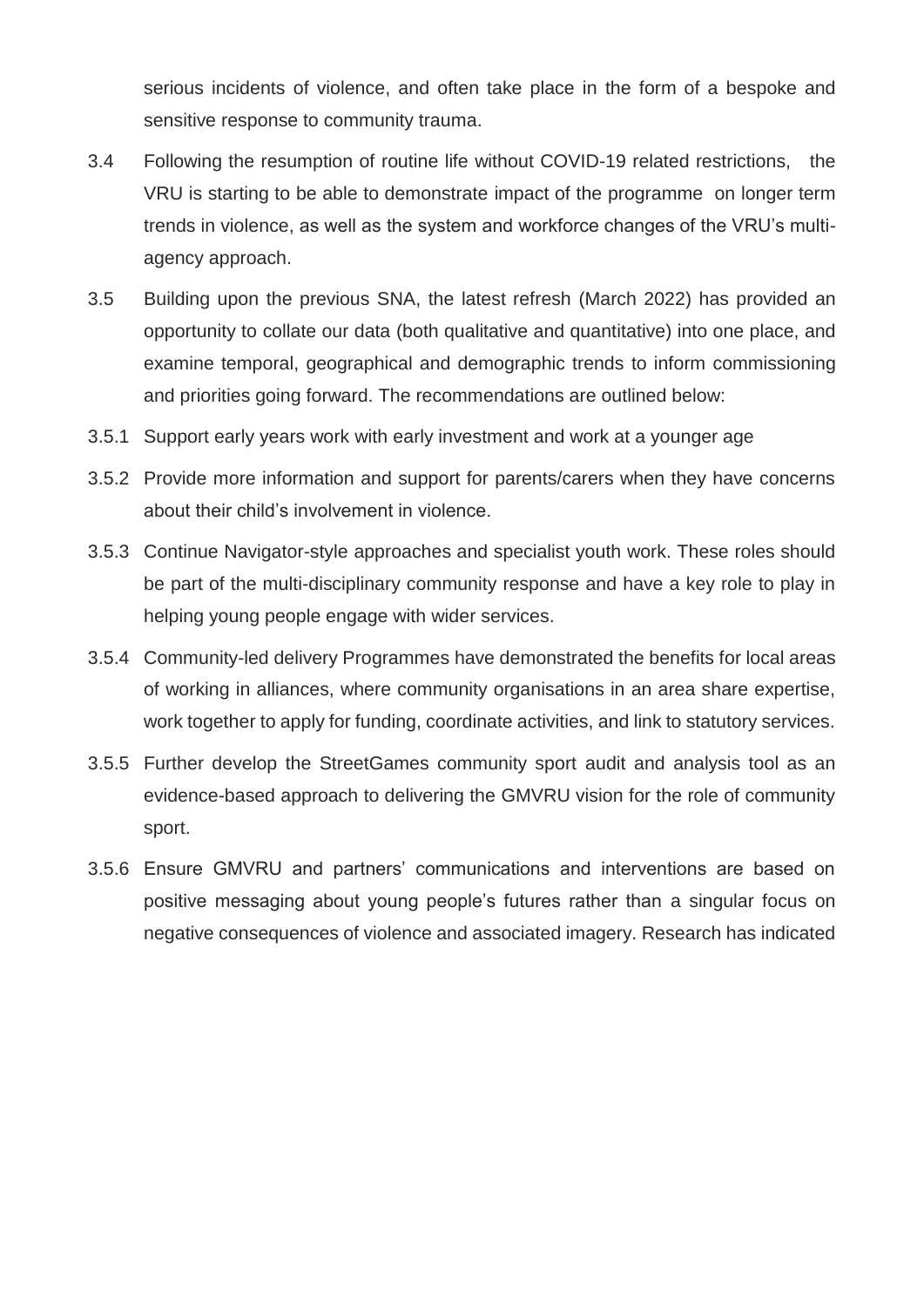that feeling unsafe has is a serious risk factor for carrying a knife and communications that perpetuate the narrative that young people are unsafe exacerbate the issues.

3.5.7 Develop further research and interventions to test how to shift cultural norms around knife violence.

# **4 Key Initiatives**

4.1 The VRU funds a wide range of interventions at primary, secondary, and tertiary levels which is detailed within the Annual Report (Appendix 1). However, below is an example of some of the more prominent areas of investment.

### Navigators Programme

- 4.2 The VRU Hospital Navigator Programme (12-month pilot) was introduced in May 2021, to enable immediate support and subsequent advocacy for young people (aged 10- 25) presenting at hospital with violence related injuries. The Navigator's main aim is to help young people recover, reduce risk of further violence in retaliation, reduce repeat victimisation and offending, reduce exploitation, and help guide young people with longer-term needs to suitable GM community services. This offer has now been enhanced to accept community-based referrals due to additional Home Office 'Teachable Moments' funding. This allows for more upstream preventative work where a risk has been identified. To April 2022, over 300 referrals had been received.
- 4.3 In the future the VRU intend to continue to develop Navigator-style approaches and specialist youth work to support young people and communities, as part of the multidisciplinary community response, given the key role they have to play in helping young people engage with wider services. An initial implementation evaluation report of the Hospital Navigator Programme has been produced by our evaluation partners at Manchester Metropolitan University (MMU), and the recommendations will be used to inform this next phase.

### Community-led Programme

4.4 The VRU's flagship Community-led Programme, already referred to in this report, takes an innovative approach to young people's participation and co-creation, is now live within six areas across Greater Manchester. In each area a multi-method approach to engaging with communities is adopted to ensure that the VRU are listening to what is important to them and works with them to co-design the solutions within their community. This has included focus groups, youth and community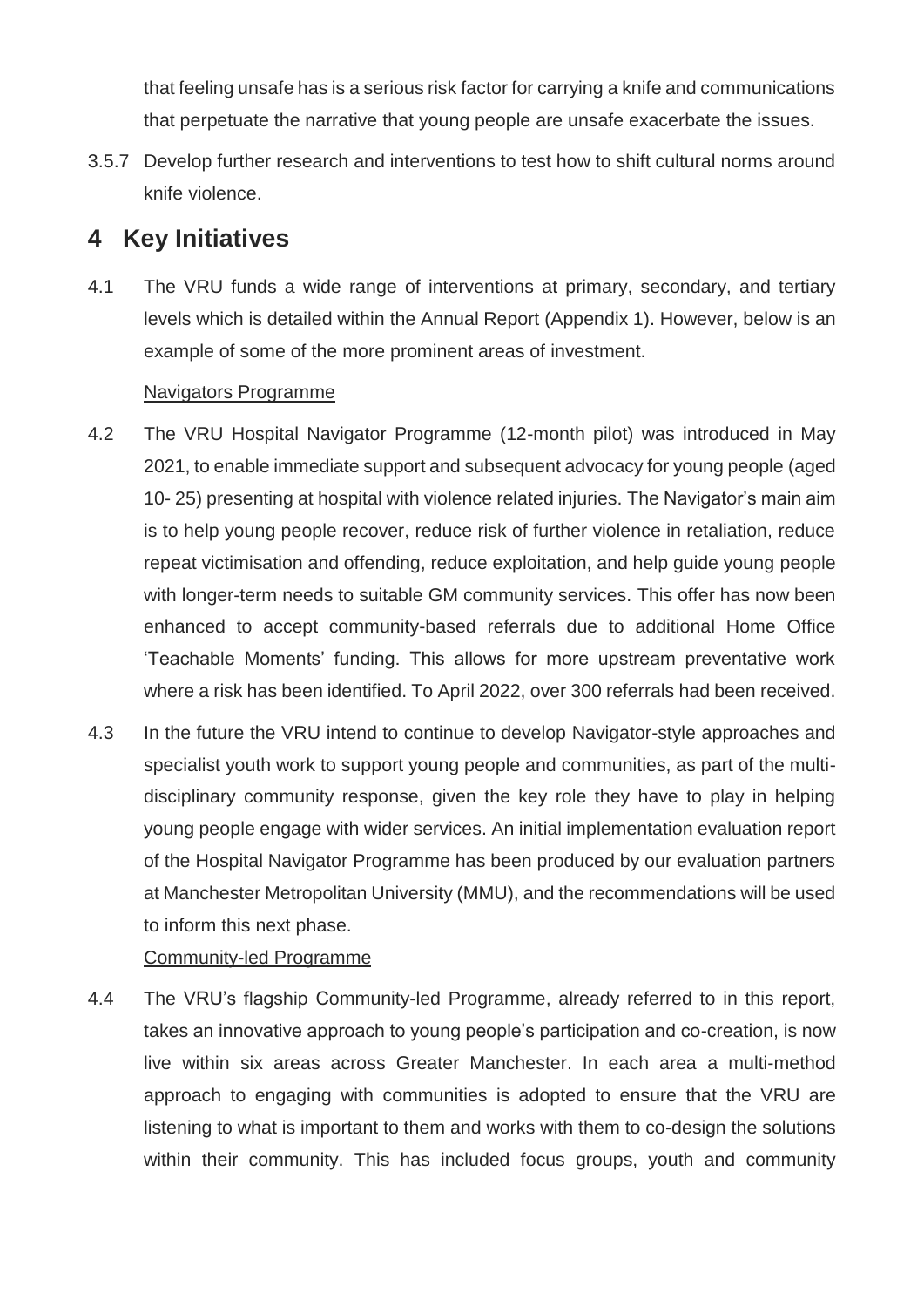engagement sessions/workshops, face-to-face meetings, community tours with residents, and surveys.

- 4.5 In Newbury, Bolton, the Community-led Programme was successfully established through extensive engagement with the community. It was identified that many families struggled to engage with statutory services and in response, an alliance of local organisations was commissioned to enable delivery of a wide variety of interventions including community sport, targeted mentoring, and youth and community work. To April 2022, 461 young people aged under 25, and 201 people over 25 have engaged in interventions, including 48 families who have received support from a family engagement worker. MMU are undertaking an independent evaluation of the implementation of the Community-led Programmes, within the six pilot areas, together with the overarching governance of the programme.
- 4.6 In 2022/2023 the VRU intend to establish Community-led Programmes within the remaining four areas (Trafford, Wigan, Rochdale, Stockport); The VRU will also be working with 10GM to recruit Community-led Coordinators who will be based within the VCSE sector to support the communities and the Strategic Lead in the roll-out and sustainability of each Community-led Programme.

#### 'I am greater' campaign

- 4.7 The VRUs flagship campaign, 'I am greater' is targeted at 10–17-year-olds across Greater Manchester. The campaign aims to increase self-esteem, aspirations, and social unacceptability towards violence.
- 4.8 Phase one of the campaign was launched in May 2021, and promoted positive community stories by showcasing inspirational case studies/stories of young people from across GM – including those who have been directly affected by serious violence – speaking about why they're 'greater' than violence and their hopes and aspirations for the future. This phase also aimed to increase confidence among parents to speak to their children about violence and signpost to further support. Phase one achieved over 8.7 million impressions.
- 4.9 Phase two of the campaign was launched in April 2022 and provides 13–25-yearolds across Greater Manchester the skills, knowledge, and confidence to be greater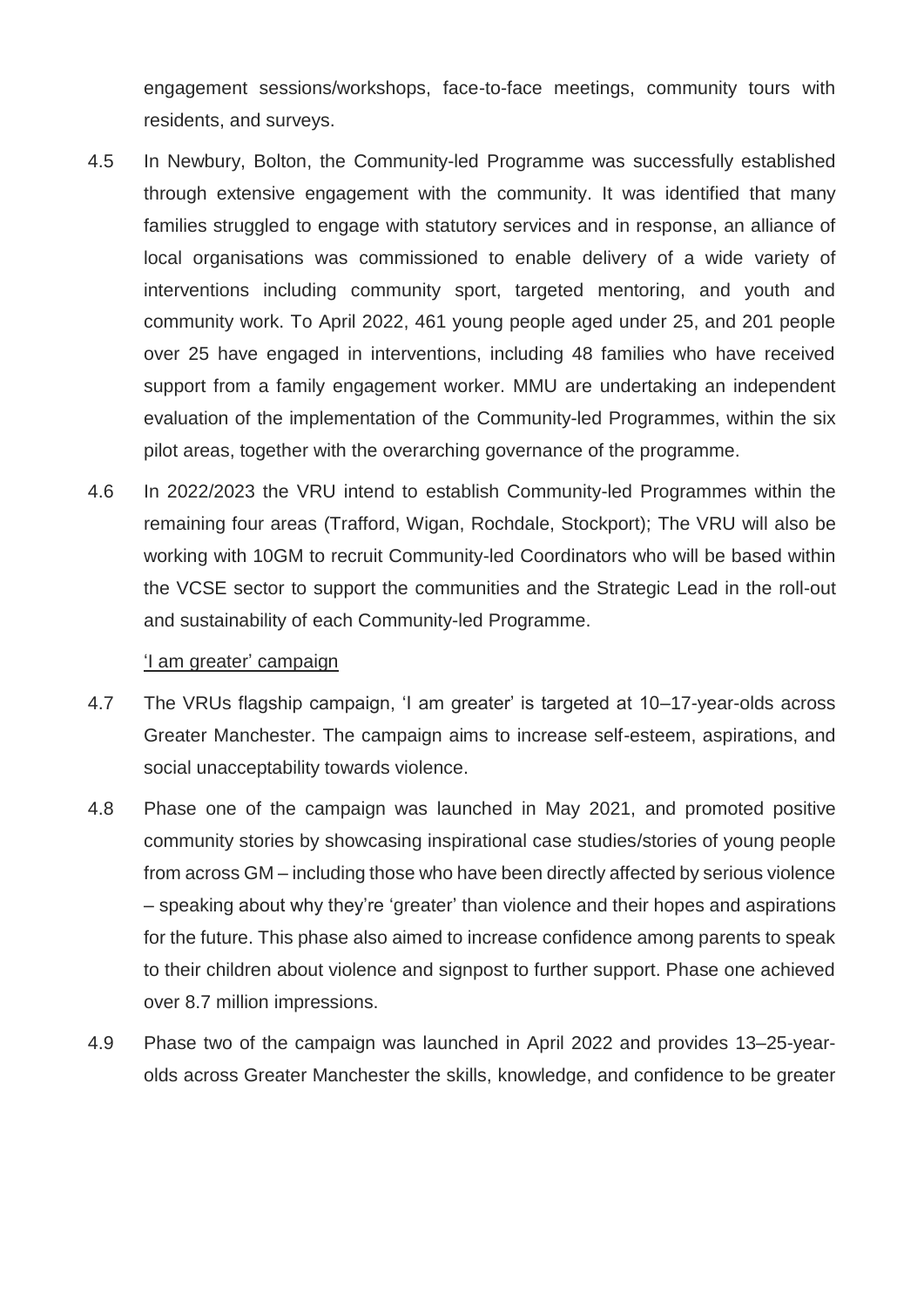than violence. It focuses on empowering young people to de-escalate negative situations, whether online, at school, college, university, or amongst their peer group.

# **5 Media Coverage**

5.1 To raise awareness of the work of the VRU, a number of media opportunities have been pursued in the past 12 months. The VRU has secured coverage on national, BBC Morning Live, and multiple local news outlets including ITV Granada Reports, BBC North West Tonight, BBC Radio Manchester, Manchester Evening News, BBC North West Politics. This coverage has enabled the VRU to inform the general public that the VRU is working together with partners and the community, to address serious violence and its underlying causes, and to demonstrate the impact of the VRU.

# **6 Conclusion**

- 6.1 As outlined within this report, whilst COVID-19 has been extremely challenging to both the VRU team and partnerships, significant work has taken place, too many to do justice to within this report. Furthermore, as restrictions have lifted many more people have been able to receive support from the interventions commissioned by the VRU and there are multiple examples, many of which are included in the 2021/2022 Annual Report (Appendix 1).
- 6.2 The principle of being 'community-led' continues to play a dominant part in the programme of the VRU and the Greater Manchester Mayor has taken several opportunities throughout the year to publicly endorse the work that is taking place particularly within our Community-led Programmes.
- 6.3 Visibility is critical to the work of the VRU and communicating key messages to partners and the general public is an ongoing priority. The VRU are really pleased with the progress made during the course this year and firmly believe we are now a recognisable and familiar brand. The VRU website and various social-media led initiatives have been great assets to the programme and have truly enhanced the profile of the VRU. Our campaign work has received exceptional coverage both locally and nationally and we are proud of the progress we have made, especially with the 'I am greater' campaign, which continues to be informed and led by young people.
- 6.4 The VRU is very much an established part of the framework of a whole GM-wide system and continues to be a good example of the ongoing commitment to do things in partnership. As referenced throughout the report, by galvanising the new multiyear funding on offer, and maintaining integrity to the VRU's principles, more will be done to